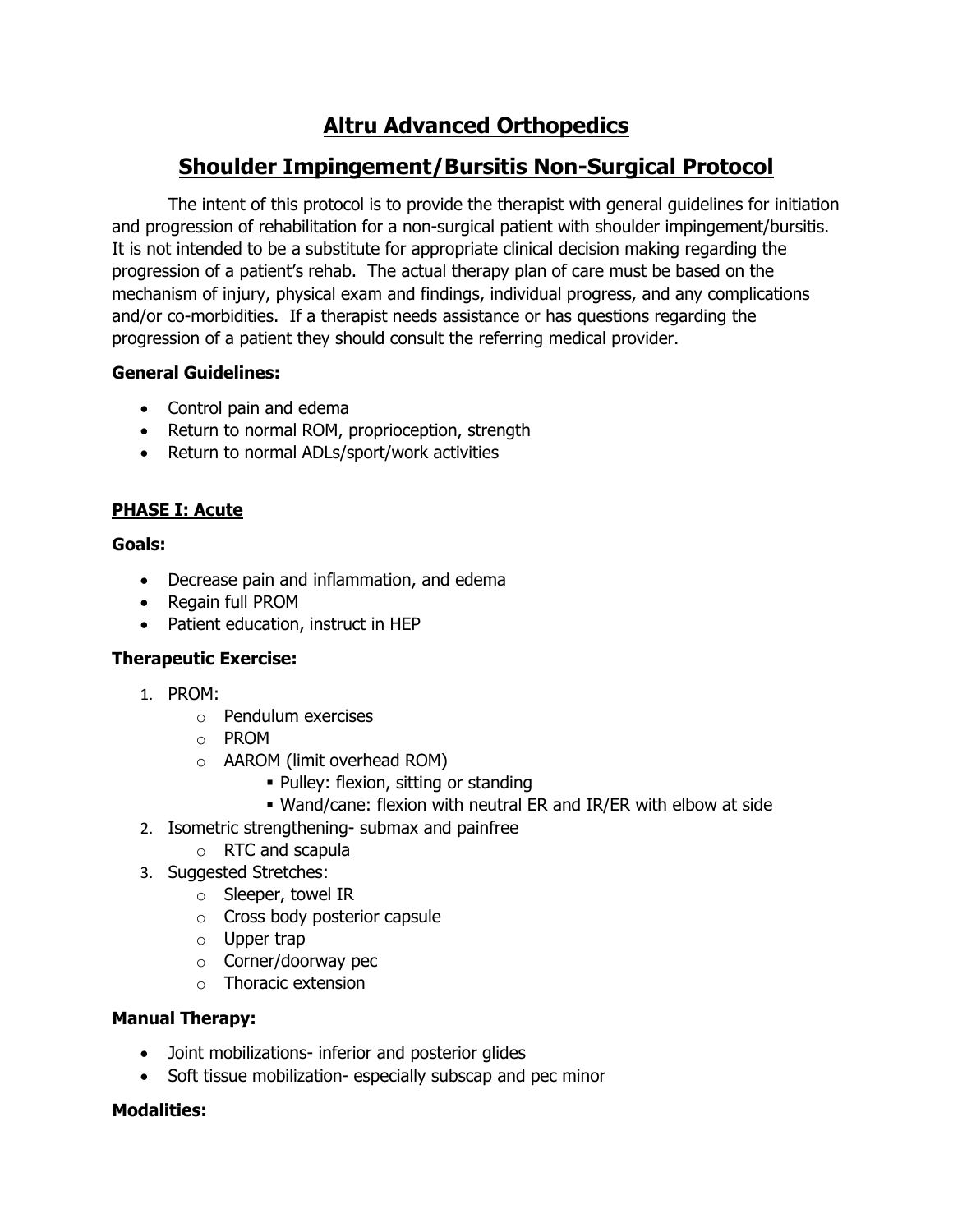- Cryotherapy/ice for pain and inflammation, and edema as needed
- IFC/TENS for pain relief as needed

## **Patient Education:**

- Posture/Scapular retraction and its importance in reducing impingement
- Home exercise instruction
- Activity modification:
	- o Avoid any activity that increases symptoms
	- o Limit overhead activity
	- $\circ$  Keep activity below 90 $\circ$  and keep all activity within a pain free range if able

## **Criteria for progression to Phase II:**

- **Full, pain free PROM**
- **Pain score ≤ 2/10 on visual analog scale (VAS)**

## **PHASE II: Motion**

## **Goals:**

- Regain nonpainful ROM
- Increase scapular/RTC strength
- Decrease pain

## **Suggested Guideline:**

- Begin with scapular exercises and progress to RTC
- Begin with AAROM and progress to AROM

## **Therapeutic Exercise:**

- 1. Continue PROM as needed
- 2. AAROM:
	- o Pulleys- sitting or standing
	- o Cane/wand- flex, scap, abd, ER, IR
- 3. Strengthening:
	- $\circ$  Theraband ex (rows, extension, IR, ER)
	- o Sidelying ER with scap setting and IR
	- o Prone horiz abd, extension, and rows
	- o Scapular strengthening (seat lifts, serratus punches, bent rows)
	- o Machine weighted exercise
- 4. Rhythmic stabilization
- 5. Continue stretching

## **Manual Therapy:**

• Continue joint mobilization and soft tissue mobilization as needed

## **Modalities:**